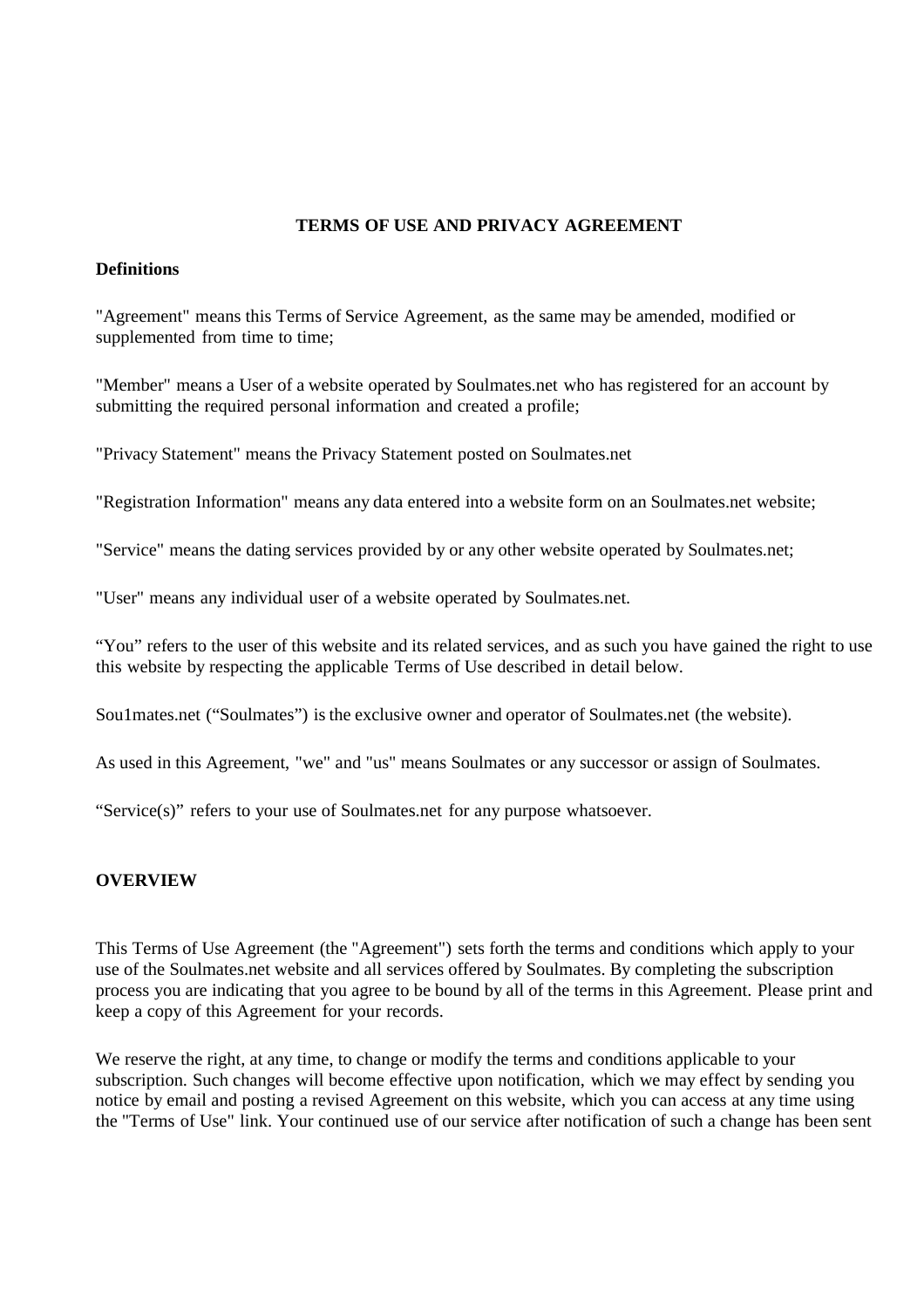It shall be deemed to constitute acceptance by you of any such changes, modifications, additions or deletions. You agree to review this Agreement periodically to be aware of any such revisions.

### **ELIGIBILITY**

You must be 18 years of age or older to visit or use this website in any manner. By visiting Soulmates.net or accepting these Terms of Use, you represent and warrant to Soulmates that you are 18 years of age or older, and that you have the right, authority and capacity to agree to and abide by these Terms of Use. You also represent and warrant to Soulmates that you will use this website in a manner consistent with any and all applicable laws and regulations.

Soulmates.net is a dating service for Jewish "single" adults seeking to connect with other Jewish "single" adults. Members shall disclose their religious affiliations as part of their registration. Members misrepresenting their religious affiliation shall be permanently prohibited from using any website operated by Soulmates. Furthermore, the provisions of this Agreement shall survive any termination of this Agreement pursuant to this Paragraph.

#### **USER AGREEMENT**

This Agreement constitutes your agreement with Soulmates with respect to your use of the Service. You must agree to abide by all of the terms and conditions contained in this Agreement in order to become or remain an authorized user of the Service.

#### **RIGHT TO USE**

Your right to use the Service is subject to any limitations, conditions and restrictions established by us from time to time, in our sole discretion. We may alter, suspend or discontinue any aspect of the Service at any time, including the availability of any Service feature, database or content. We may also impose limits on certain features and aspects of the Service or restrict your access to parts or all of the Service without notice or liability.

### **CODE OF CONDUCT**

You agree to use the Service in accordance with the following Code of Conduct:

a. You will keep all information provided to you through the Service as private and confidential and will not give such information to anyone without the permission of the person who provided it to you;

b. You will not use the Service to engage in any form of harassment or offensive behavior, including but not limited to the posting of communications, pictures or recordings which contain libelous, slanderous,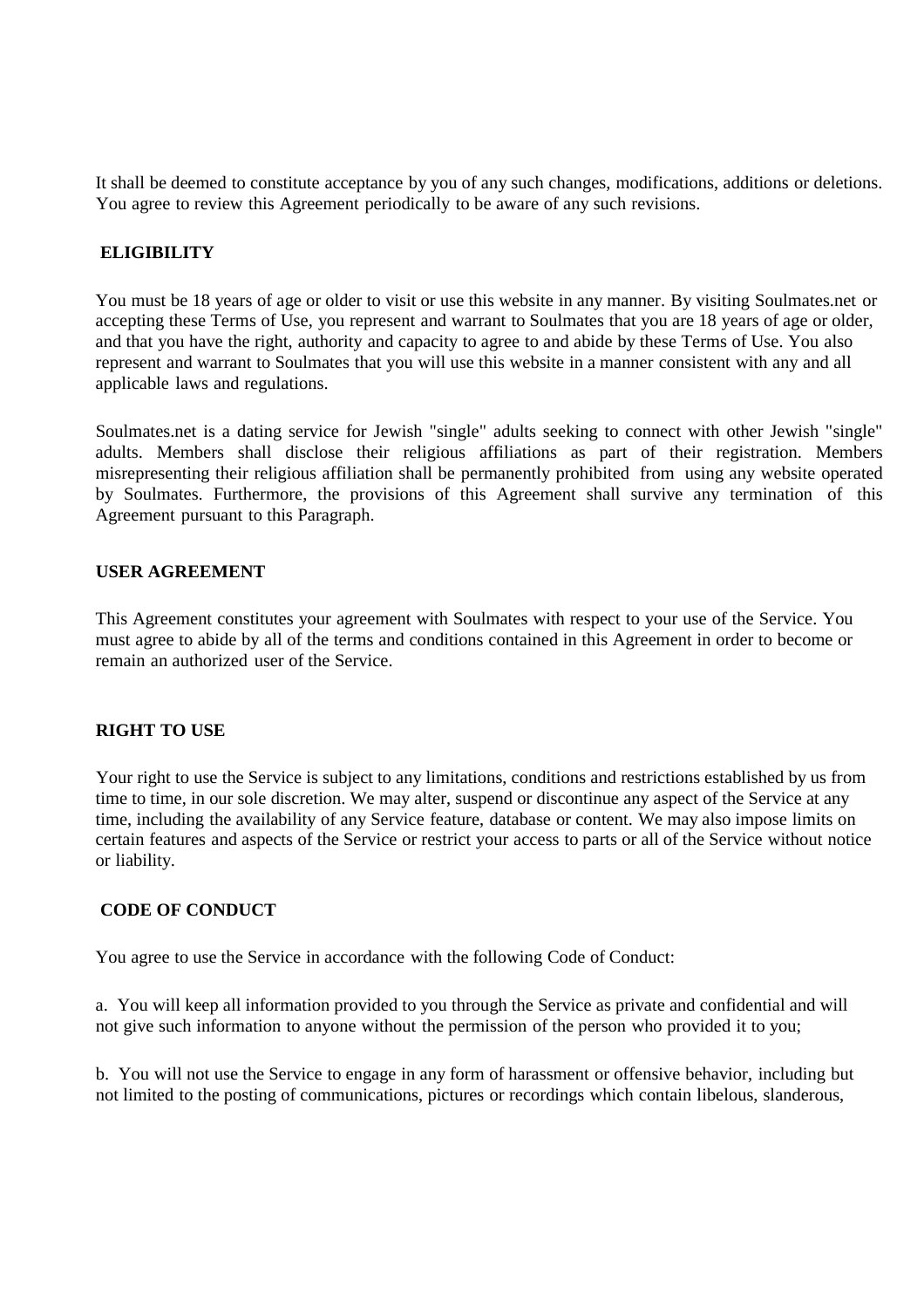Any abusive or defamatory statements, or racist, pornographic, obscene, or offensive language;

c. You will not forward chain letters through the Service;

d. You will not use the Service to infringe the privacy rights, property rights, or any other rights of any person;

e. You will not post messages, pictures or recordings or use the Service in any way which

i. Violates, plagiarizes or infringes upon the rights of any third party, including but not limited to any copyright or trade-mark law, privacy or other personal or proprietary rights, or

ii. Is fraudulent or otherwise unlawful or violates any law; and

f. You will not use the Service to distribute, promote or otherwise publish any material containing any solicitation for funds, advertising or solicitation for goods or services.

g. You will not use the Service to distribute or up load any virus, Trojan horses or do anything else thatmight cause harm to the Service, Soulmates systems or to other members' systems in any way.

h. You will not post or transmit in any manner any contact information including, but not limited to, email addresses, "instant messenger" nicknames, telephone numbers, postal addresses, URLs, or full names through your publicly posted information.

i. You will not cause the Service to be accessed through an automated or robotic means, including but not limited to the rapid access of the site as in a denial-of-service attack. Such restriction shall not apply to legitimate search engine activity, which does not place an unreasonable burden on the Service.

j. You will not use a third-party application such as a mobile smart phone application, social media or other Web page widget, or any other such mobile, social media, Web, or desktop application to access the Service, except where such application is either provided by us or endorsed by us. Such restriction shall not apply to a browser application, which merely displays the pages of the Service in their entirety without modification or reformulation of content.

k. You agree to be responsible for your interactions with other members on this site. You agree that Soulmates is not responsible or liable for material posted by other members or third parties. You agree that you are responsible to investigate members to determine if they are actually using the site, legitimately, for dating purposes. We strongly recommend you to be cautious; remain skeptical of any members prior to getting to know them and verifying their background.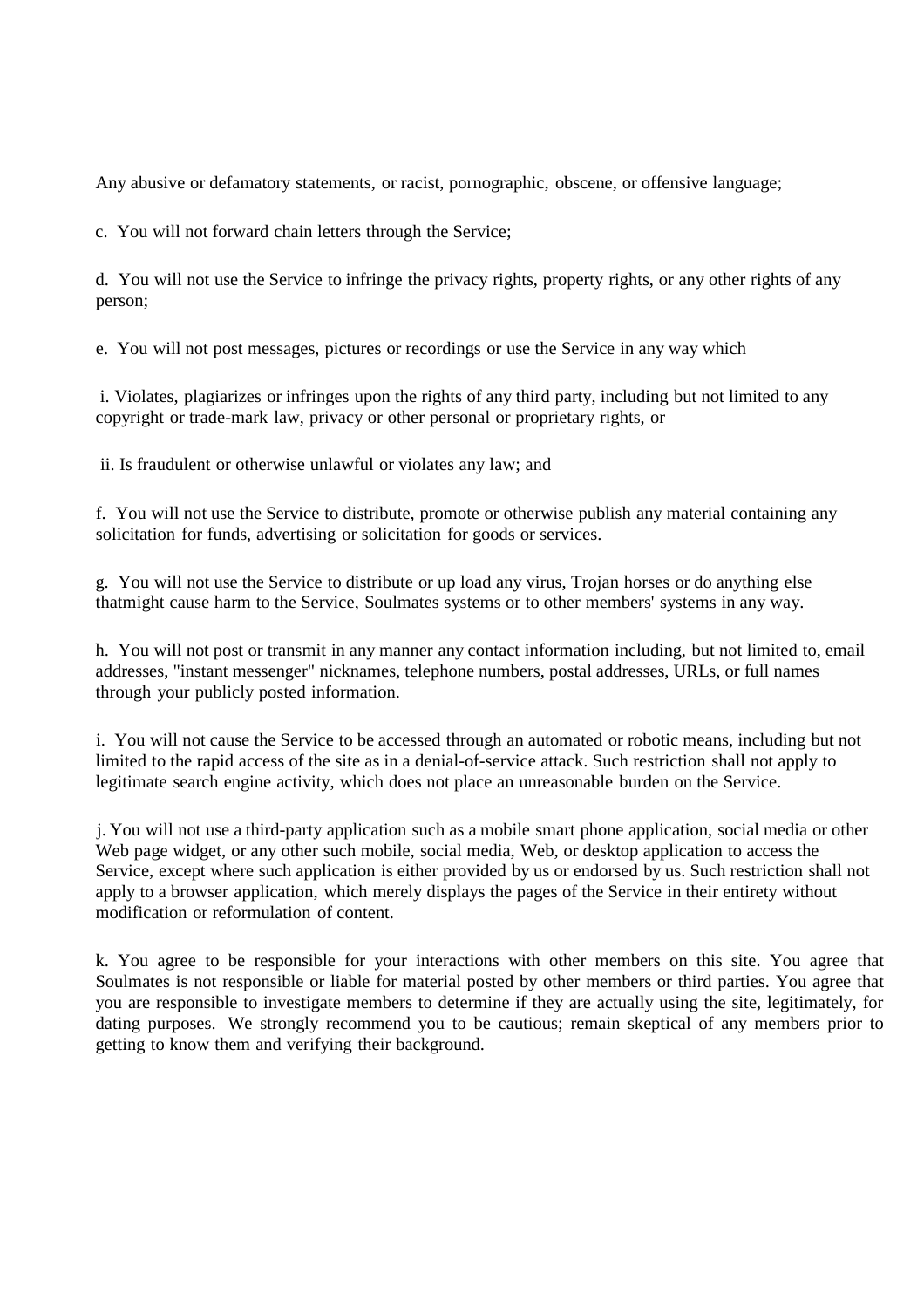# MONITORING OF INFORMATION

We reserve the right to monitor all advertisements, public postings and messages to ensure that they conform to content guidelines that are monitored by us and subject to change from time to time. To learn more about this behavioral advertising practice or to opt-out of this type of advertising, you can visit networkadvertising.org.

# **REMOVAL OF INFORMATION**

While we do not and cannot review every message or other material posted or sent by users of the Service, and are not responsible for any content of these messages or materials, we reserve the right, but are not obligated, to delete, move, or edit messages or materials, including without limitation profiles, public postings and messages, that we, in our sole discretion, deem to violate the Code of Conduct set out above or any other applicable content guidelines, or to be otherwise unacceptable. You shall remain solely responsible for the content of profiles, public postings, messages and other materials you may upload to the Service or users of the Service.

### **TECHNICAL MALFUNCTION:**

Users agree that Soulmates shall have no responsibility or liability for the deletion, corruption or failure to store any messages or other content maintained or transmitted by Soulmates

### **TERMINATION OF ACCESS TO SERVICE**

We may, in our sole discretion, terminate or suspend your access to all or part of the Service at any time, with or without notice, for any reason, including, without limitation, breach of this Agreement. Without limiting the generality of the foregoing, any fraudulent, abusive, or otherwise illegal activity, or that may otherwise affect the enjoyment of the Service or the Internet by others may be grounds for termination of your access to all or part of the Service at our sole discretion, and you may be referred to appropriate law enforcement agencies.

### **PROPRIETARY INFORMATION**

The Service contains information, which is proprietary to us, our partners, and our users. We assert full copyright protection in the Service. Information posted by us, our partners or users of the Service may be protected whether or not it is identified as proprietary to us or to them. You agree not to modify, copy or distribute any such information in any manner whatsoever without having first received the express written permission of the owner of such information.

### **NO RESPONSIBILITY**

You acknowledge that we are not responsible for suspension of the Service, regardless of the cause of the interruption or suspension. Although each User must agree to these terms and conditions, Soulmates cannot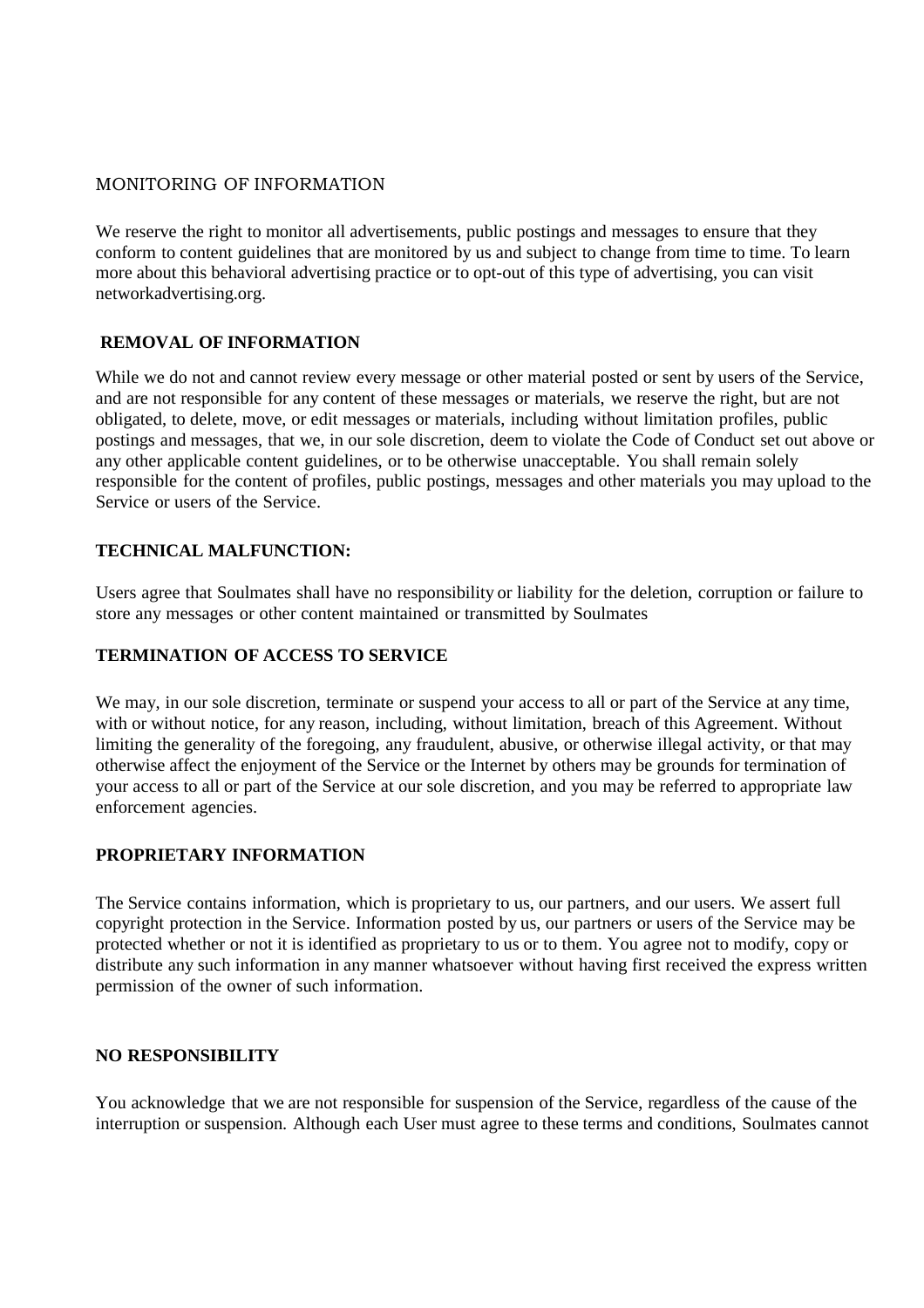Guarantee that each member is at least the required minimum age, nor do we accept responsibility or liability of any content, communication or other use or access of the Service by persons under the age of 18 in violation of this Agreement. Also, it is possible that other members or users (including unauthorized users, or "hackers") may post or transmit offensive or obscene materials through the Service and that a User may be involuntarily exposed to such offensive or obscene materials. It also is possible for others to obtain personal information about Users due to each such Users use of the Service. Those others may use such information for purposes other than that intended by the User who posted the information. Soulmates is not responsible for the use of any personal information that a User chooses to disclose on the Service.

### **SECURITY**

Your account is private and should not be used by anyone other than you. You are responsible for all usage or activity on the Service by users using your password, including but not limited to use of your password by any third-party.

### **EXTERNAL LINKS**

The Service may from time to time contain links to other Internet sites and resources ("External Links"). You acknowledge that we are not responsible for, and have no liability as a result of the availability of External Links or their contents. We suggest that you review the terms of use and privacy statements of such External Links prior to using them.

### **MAKING CLAIMS OF COPYRIGHT INFRINGEMENT**

If you believe that any material or content distributed by Soulmates constitutes copyright infringement, please provide us with the following information: an electronic or physical signature of the person authorized to act on behalf of the owner of the copyright interest; a description of the copyrighted work that you claim has been infringed; a description of where the material that you claim is infringing is located on our website; your address, telephone number and email address; a written statement by you that you have a good faith belief that the disputed use is not authorized by the copyright owner, its agent, or the law; a statement by you, made under penalty of perjury, that the above information in your notice is accurate and that you are the copyright owner or authorized to act on the copyright owner's behalf.

# **DISCLAIMER OF WARRANTIES AND LIMITATION OF LIABILITY**

You understand and agree that you use Soulmates and its related services at your own risk. Soulmates services are provided on an "as is" basis without representations or warranties of any kind, whether express or implied, including but not limited to warranties of title, non-infringement, or implied warranties of merchantability or fitness for a particular purpose, other than those warranties which are incapable of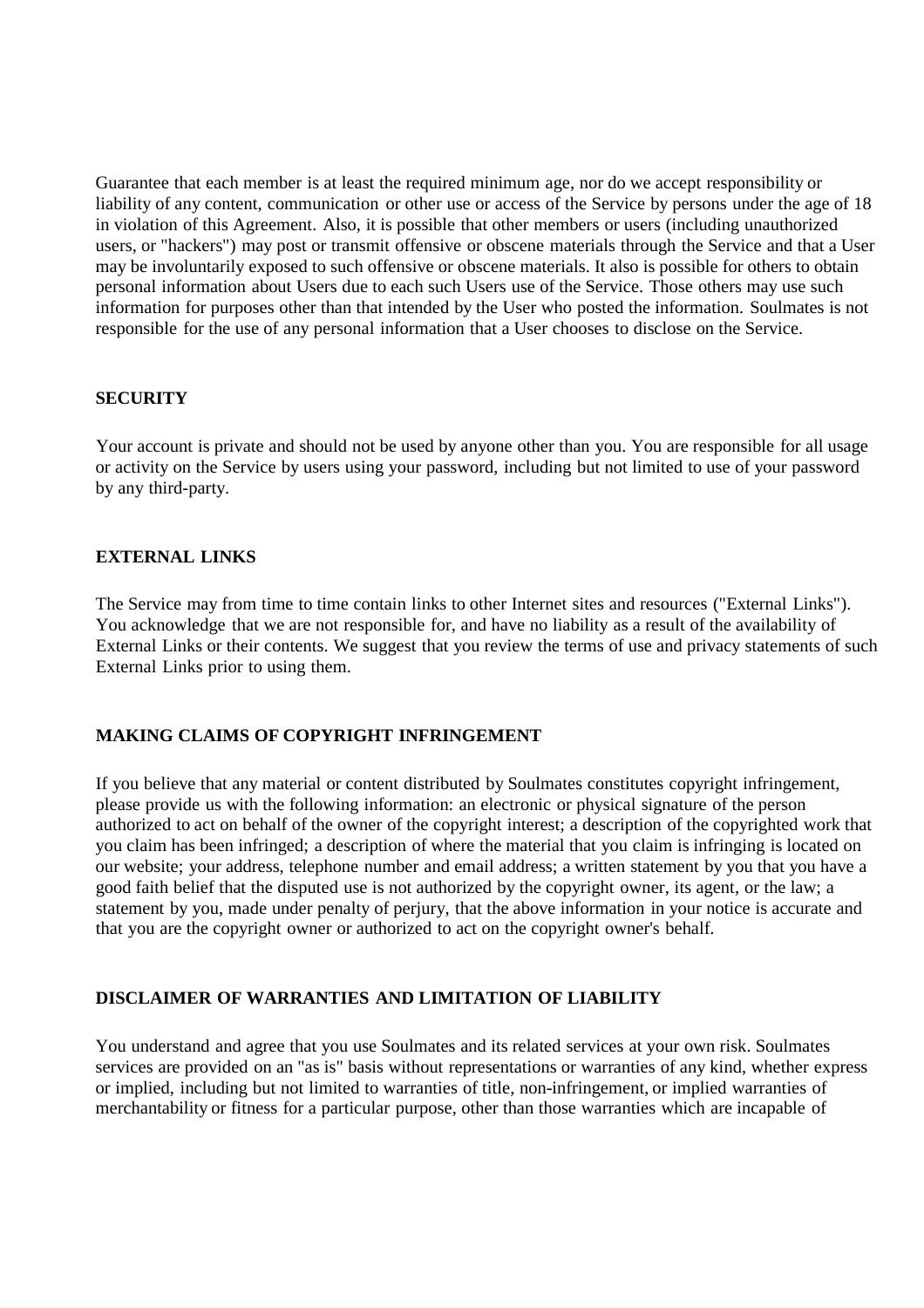Exclusion under law.

Soulmates provides on-line personal dating services and tools to singles and other similarly interested individuals, as well as forums for discussion and commentaries to subscribers through the Soulmates website and other means of distribution. Soulmates does not guarantee the accuracy, completeness, or timeliness of, or otherwise endorse any information contained on Soulmates. Due to the number of sources from which content distributed by Soulmates is obtained, there may be delays, omissions or inaccuracies in such content. You acknowledge that use of the service is at your own risk. we do not represent or endorse the accuracy or reliability of any member profile, advice, opinion, statement or other information displayed, uploaded or distributed through the service by Soulmates, our partners or any user of the service or any other person or entity. You acknowledge that any reliance upon any such opinion, member profile, advice, statement or information shall be at your sole risk. Your continued use of the service now, or following the posting of notice of any changes in this agreement, will constitute a binding acceptance by you of this agreement, or any subsequent modifications.

You hereby acknowledge and agree that under no circumstances will Soulmates, its officers, directors, employees, agents and third party content providers or third party related partners/matchmakers or licensors be liable to you or any third party for any loss whatsoever caused by your use or reliance on information obtained through the content distributed by Soulmates as well as any direct, indirect, incidental, special, punitive or consequential damages or injury arising out of the use or inability to use the Soulmates service or out of the breach of any warranty, or caused by any failure of performance, error, omission, interruption, deletion, defect, delay in operation or transmission, computer virus, communication line failure, theft or destruction or unauthorized access to and/or alteration of the Soulmates website, no matter whether such claims are based in contract, tort, negligence, strict liability or any other cause of action, and regardless of whether Soulmates has been advised of the possibility of such damages.

Some jurisdictions limit the availability of such limitation of liability, in which case the provisions of this section may not apply to you. Notwithstanding the foregoing, in no event shall our liability exceed the sum of \$100.00 Canadian dollars.

Opinions, advice, statements, offers, or other information or content made available through the Service are those of their respective authors, and should not necessarily be relied upon. Such authors are solely responsible for such content.

SOULMATES DOES NOT GUARANTEE THE ACCURACY, COMPLETENESS, OR USEFULNESS OF ANY INFORMATION ON THE SERVICE AND NEITHER ADOPTS NOR ENDORSES, NOR IS RESPONSIBLE FOR, THE ACCURACY OR RELIABILITY OF ANY OPINION, ADVICE, OR STATEMENT MADE ON SOULMATES WEBSITE. UNDER NO CIRCUMSTANCES ARE WE RESPONSIBLE FOR ANY LOSS OR DAMAGE RESULTING FROM ANY PERSON'S RELIANCE ON INFORMATION OR OTHER CONTENT POSTED ON THE SERVICE OR TRANSMITTED TO MEMBERS.

SOULMATES RESERVES THE RIGHT, BUT SHALL HAVE NO OBLIGATION, TO MONITOR THE MATERIALS POSTED IN THE PUBLIC AREAS OF THE SERVICE. SOULMATES SHALL HAVE THE RIGHT TO REMOVE ANY SUCH MATERIAL THAT, IN ITS SOLE DISCRETION, VIOLATES,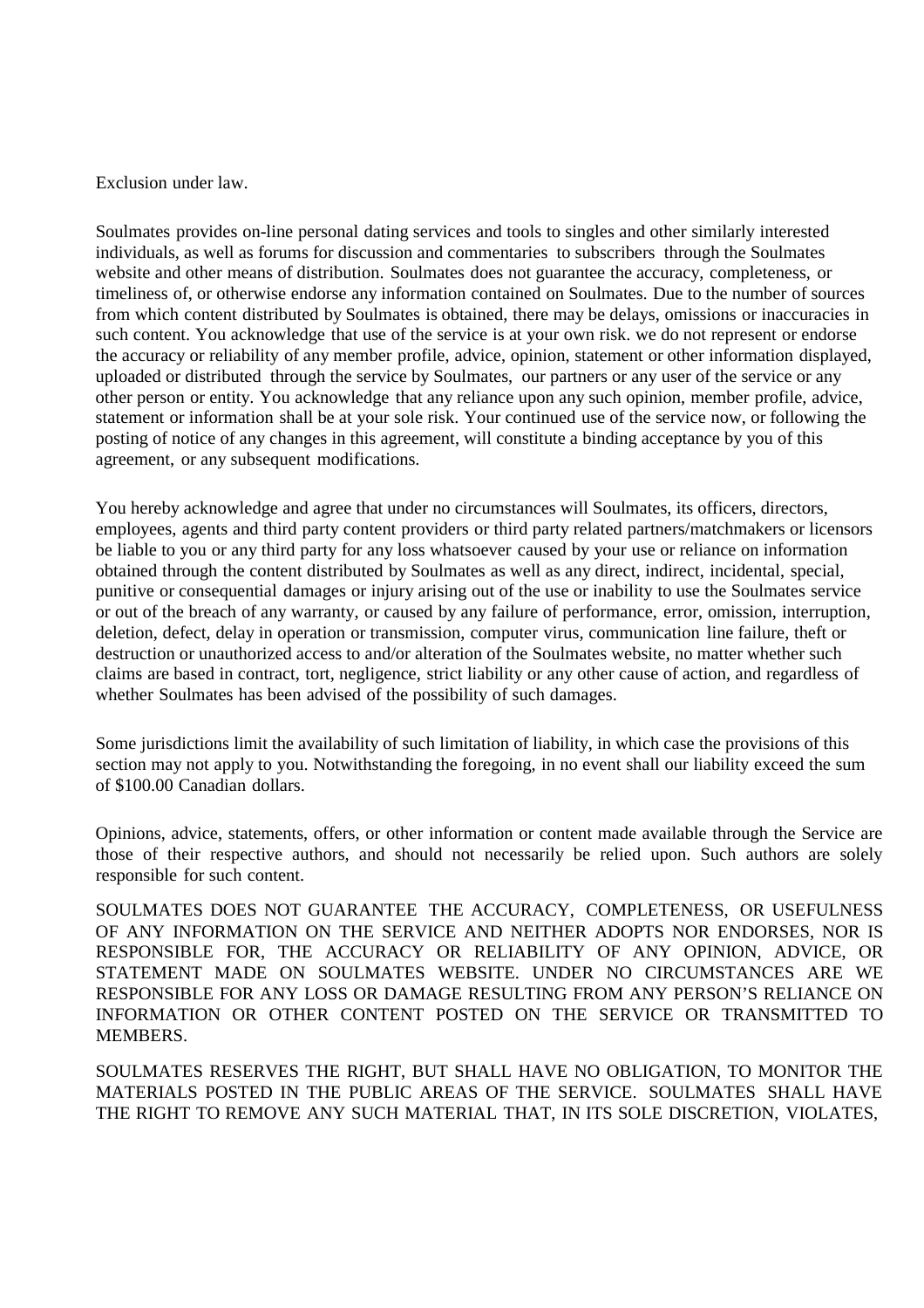OR IS ALLEGED TO VIOLATE, THE LAW OR THIS AGREEMENT. NOTWITHSTANDING THIS RIGHT, YOU REMAIN SOLELY RESPONSIBLE FOR THE CONTENT OF THE MATERIALS YOU POST IN THE PUBLIC AREAS OF THE SERVICE AND IN YOUR PRIVATE EMAIL MESSAGES. EMAILS SENT BETWEEN YOU AND OTHER MEMBERS THAT ARE NOT READILY ACCESSIBLE TO THE GENERAL PUBLIC MAY BE REVIEWED BY US FOR COMPLIANCE WITH THIS AGREEMENT, BUT WILL BE TREATED BY US AS PRIVATE TO THE EXTENT REQUIRED BY APPLICABLE LAW.

### **INDEMNITY**

You hereby agree to indemnify, defend and hold harmless Soulmates and all officers, directors, owners, agents, information providers, affiliates, licensors and licensees (collectively, the "Indemnified Parties") from and against any and all liability and costs, including, without limitation, reasonable attorneys' fees, incurred by the Indemnified Parties in connection with any claim arising out of any breach by you of this Agreement or the foregoing representations, warranties and covenants. You shall cooperate as fully as reasonably required in the defense of any such claim. Soulmates reserves the right, at its own expense, to assume the exclusive defense and control of any matter subject to indemnification by you.

**You agree to give up or forfeit your right to open a case, file a dispute, claim or complaint against Soulmates Introductions Services Inc. on PayPal for any or all moneys paid to Soulmates toward services in progress or that have been rendered as per PayPal buyer guarantee dispute policy and for any and all other reasons.**

**Soulmates reserves the right to use this disclaimer as compelling evidence that you are in agreement NOT to open a case against Soulmates and to NOT open a case, or file a dispute and accept that there are absolutely NO Refunds from Soulmates Introduction Services Inc. for any and all Membership fees paid by the buyer on PayPal website.** 

### **MISCELLANEOUS**

This Agreement represents the entire agreement between you and Soulmates regarding the use of our services and supersedes any other agreement or understanding on the subject matter. This Agreement, your rights and obligations, and all actions contemplated by this Agreement shall be governed by the laws of the Province of Ontario, Canada. As a condition of using Soulmates services, each user agrees that any and all disputes and causes of action arising out of or connected with Soulmates, shall be resolved through arbitration, with such arbitration to be held in Toronto, Ontario, Canada.

Additionally, except where prohibited by law, as a condition of using Soulmates services, you agree that any and all disputes and causes of action arising out of or connected to our services shall be resolved individually, without resort to any form of class action. You also agree that regardless of any statute or law to the contrary, any claim or cause of action arising from or related to the use of Soulmates must be filed within one (1) year after such claim or cause of action arose or be forever barred. The failure of either party to exercise in any respect any right provided for herein shall not be deemed a waiver of any further rights hereunder.

If any provision of this Agreement is found to be unenforceable or invalid, that provision shall be limited or eliminated to the minimum extent necessary so that this Agreement shall otherwise remain in full force and effect and be enforceable. This Agreement is not assignable, transferable or sub licensable without the prior written consent of Soulmates. Soulmates may assign this Agreement in whole or in part. No agency, partnership, joint venture, or employment is created as a result of this Agreement. Headings are for convenience only and have no legal or contractual effect. All notices under this Agreement shall be in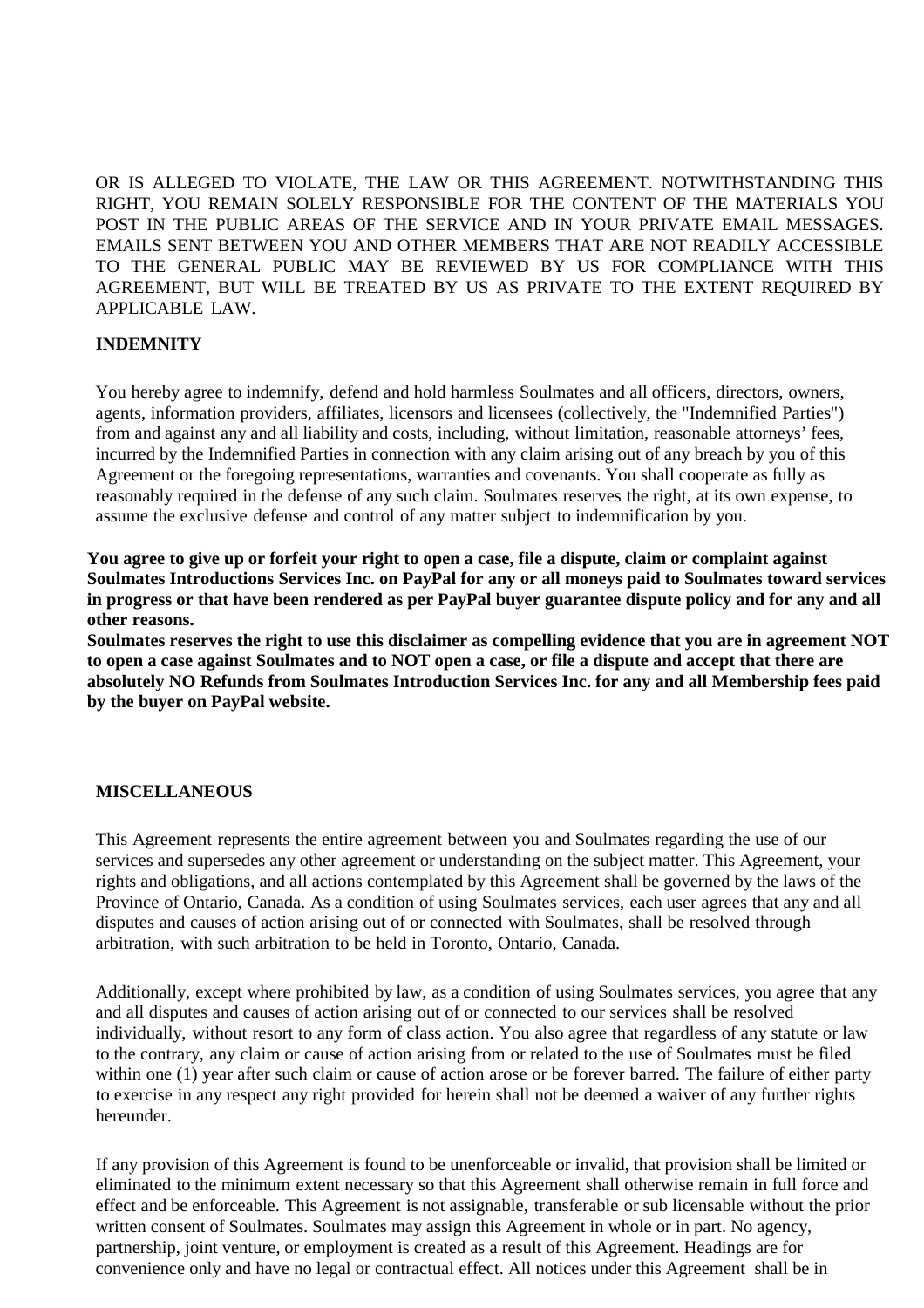writing and shall be deemed to have been duly given when receipt is electronically confirmed, if transmitted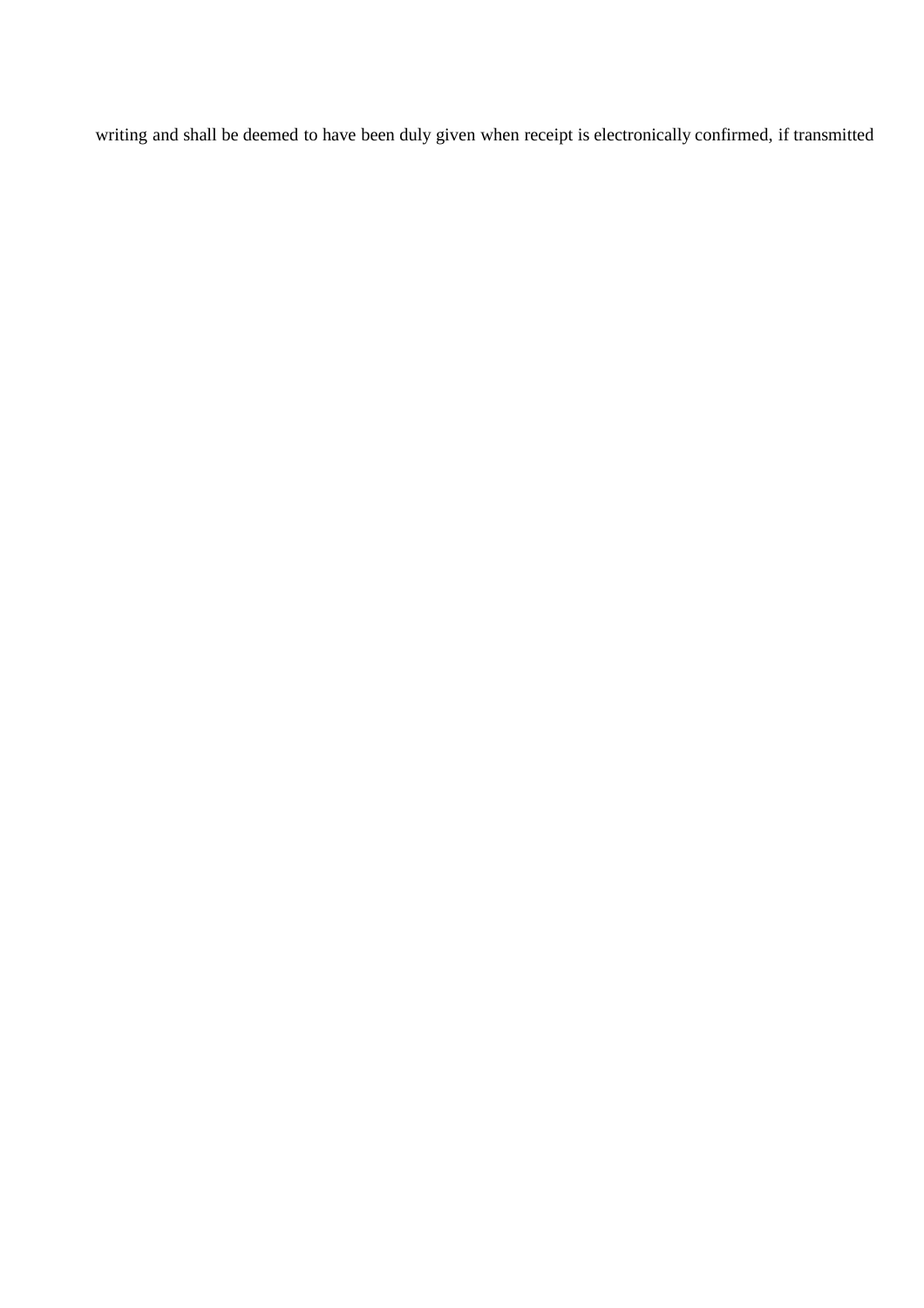By facsimile or email or upon receipt, if sent by certified or registered mail, return receipt requested.

#### **FEE FOR SERVICES**

Where payment is required, the following additional terms and conditions will apply

### **PRIVACY OF FINANCIAL INFORMATION**

Soulmates will use the credit card information you provide to bill you for goods and services. By registering for a for-fee service and providing your credit card details, you agree to be billed by us for your for-fee service in advance. Soulmates will not share your financial information with third-parties, except as necessary to process your payment. By providing your credit card details to us, you consent to and authorize us to provide your credit card details to such credit card processors and financial institutions as are necessary to process your payment.

#### **MODIFICATIONS**

We may modify this Agreement from time to time. Notification of changes in this Agreement will be posted on the Service or sent via electronic mail, as we may determine in our sole discretion. If you do not agree to any modifications, you should terminate your use of the Service. Your continued use of the Service now, or following the posting of notice of any changes in this Agreement, will constitute a binding acceptance by you of this Agreement, or any subsequent modifications.

### **DISCLOSURE AND OTHER COMMUNICATION**

We reserve the right to send electronic mail to you, for the purpose of informing you of changes or additions to the Service, or of any Soulmates related products and services. We reserve the right to disclose information about your usage of the Service and demographics in forms that do not reveal your personal identity.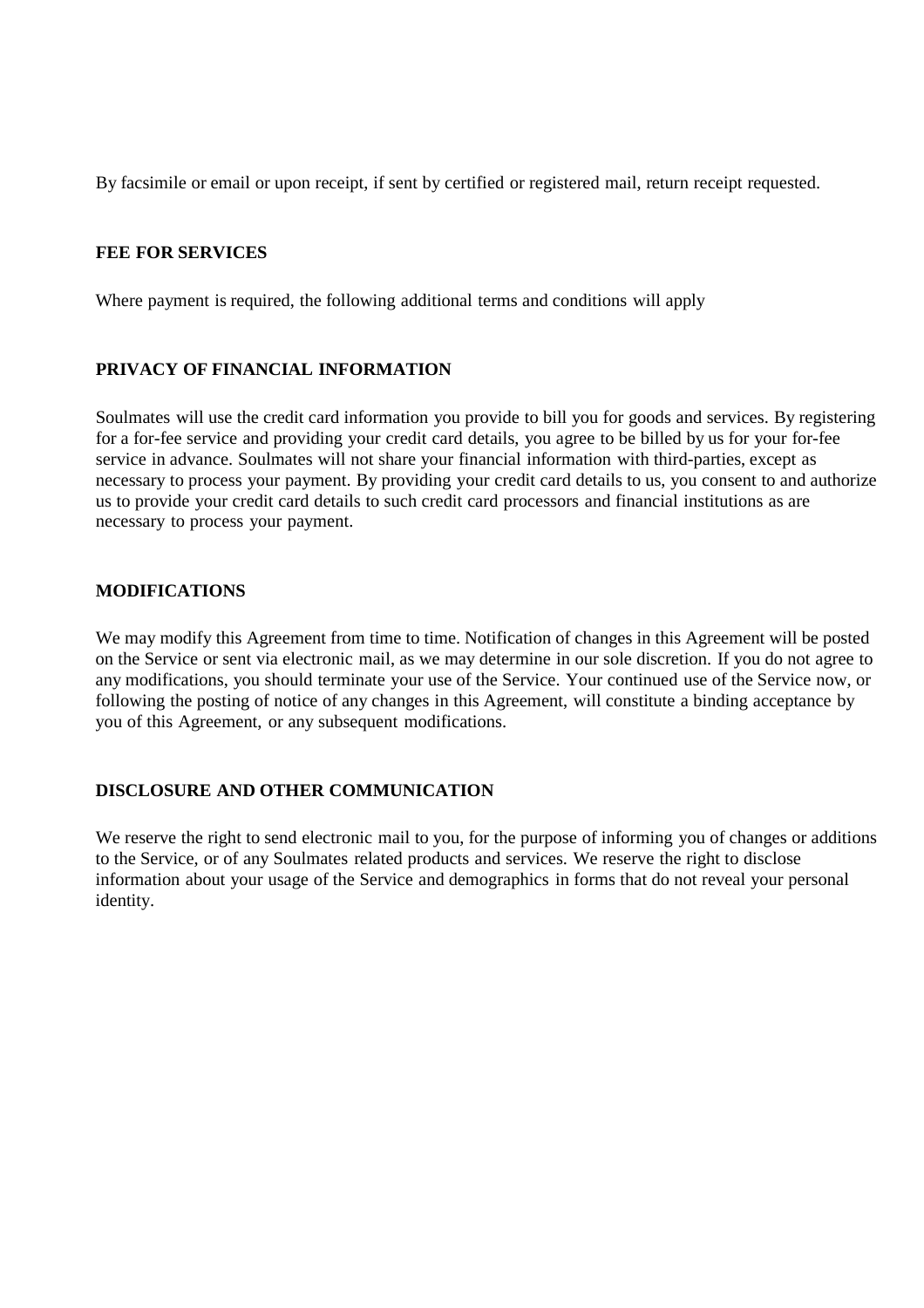### PRIVACY POLICY

The Personal Information Protection Act ("the Act") regulates the way private sector organizations within Ontario, Canada collect, use, keep, secure and disclose personal information. "Personal Information" means all information about an identifiable individual. Soulmates recognizes the importance of privacy and recognizes the sensitivity of personal information received by us in the course of offering our service. We recognize our professional obligation to maintain the confidentiality of our clients' information, and recognize our obligations concerning the personal information of all individuals that we collect, use or disclose in our practice. This policy has been developed with those obligations in mind.

Soulmates collects personal information from you in order to create your online dating profile. Soulmates will not use or disclose your personal information for purposes other than those described in this policy. Soulmates may also use third-party companies to provide various services (including but not limited to matchmaking, instant messaging and advertising) when you use this website. If you use those services, the internet protocol address (IP address) of the computer you are using to access the website may be disclosed to those third-party companies, and we may use attributes (including but not limited to age and gender) that you provide in your public profile to display relevant ads to you. Soulmates is not responsible for the privacy practices of these third-party companies or any other external websites linked to this site. We encourage you to read the privacy statements of these other websites when you leave our website.

If we change our privacy policy, we will notify you. If you have any questions with respect to our policies concerning the handling of your personal information, or if you wish to request access to, or correction of, your personal information under our care and control, please contact us at [info@Soulmates.net](mailto:info@Soulmates.net)

By issuing this website you acknowledge that

(a) we cannot ensure the security or privacy of information you provide through the Internet and your email messages, and you release us from any and all liability in connection with the use of such information by other parties;

(b) we are not responsible for, and cannot control, the use by others of any information which you provide to them and you should use caution in selecting the personal information you provide to others through the Service; and

(c) We cannot assume any responsibility for the content of messages sent by other users of the Service, You release us from any and all liability in connection with the contents of any communications you may receive from other users. We cannot guarantee, and assume no responsibility for verifying, the accuracy of the information provided by other users of the Service.

You may not use the Service for any unlawful purpose. If you use this service unlawfully we will pass along all information to law enforcement. We may refuse to grant you an ID or nickname that impersonates someone else, is protected by trade-mark or proprietary law, or is vulgar or otherwise offensive, as determined by us in our sole discretion. We do not share any personal information with third parties, and we